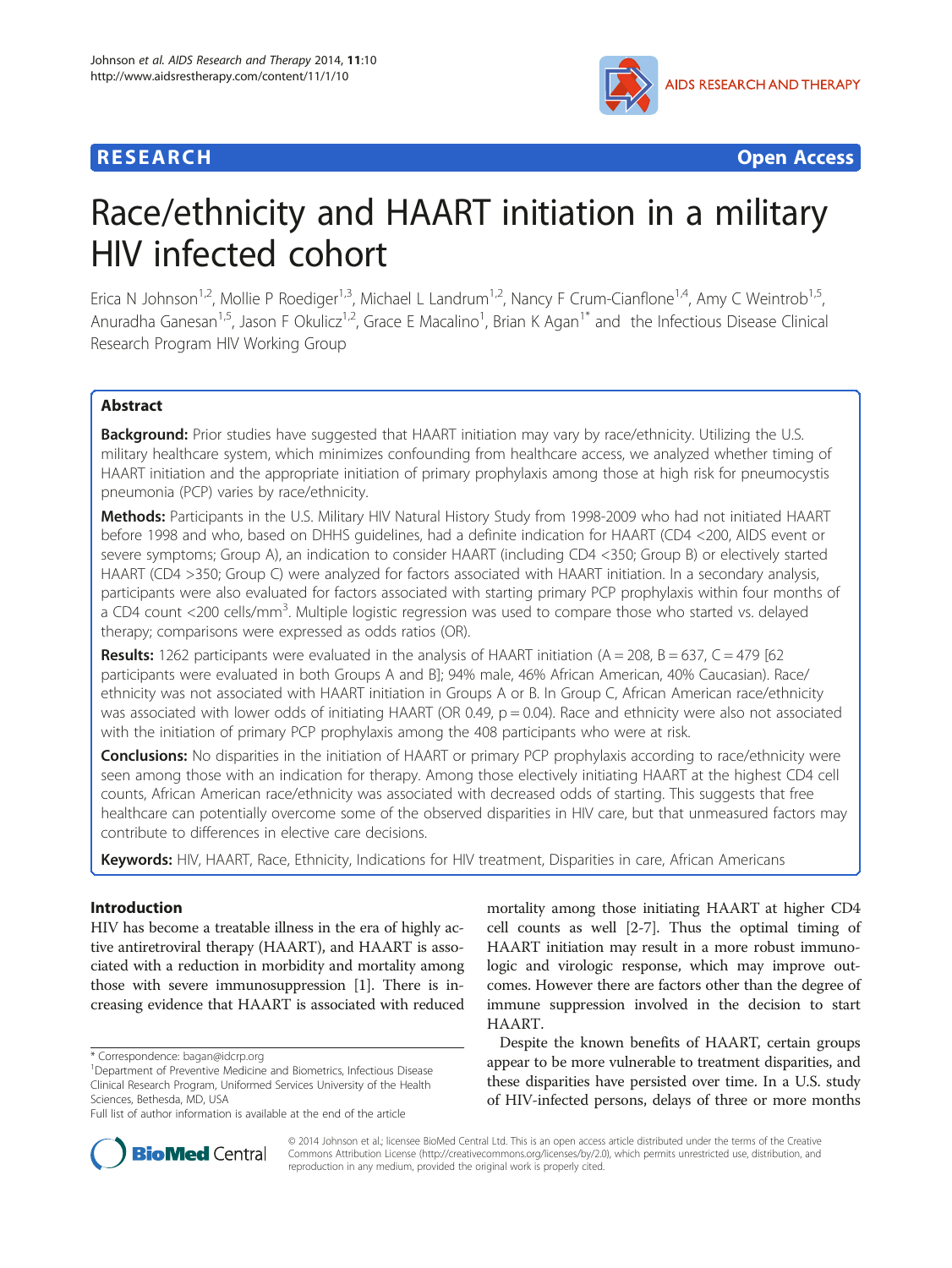between diagnosis and an initial specialty encounter occurred more frequently among patients who lacked access to care at diagnosis and among those of African American or Latino race/ethnicity [[8](#page-8-0)]. Delays in the initiation of HAART and failure to receive PCP prophylaxis occurred more frequently among blacks or Latinos, women, and the underinsured compared with other HIV patients [[9](#page-8-0)]. Among a national sample of patients eligible to receive HAART by published guidelines, African American race/ethnicity, female gender and injection drug use were all associated with decreased likelihood of receipt of HAART [[10\]](#page-8-0). Finally, in patients with HIV treated at multiple clinical sites in the United Kingdom, black race was associated with starting antiretroviral therapy at a lower CD4 count [\[11](#page-8-0)].

The etiology of these disparities is complex and likely multifactorial. Factors that have been hypothesized from previous studies include lack of health insurance or other barriers impeding healthcare access, variations in patient education or health literacy, and aspects of the physicianprovider relationship [[12,13\]](#page-8-0). Understanding the role these factors play in creating barriers to optimal care is needed and may offer an explanation for some of these observed differences in HIV care and outcomes [[14](#page-8-0)-[17](#page-8-0)].

In this study, we evaluated factors associated with HAART initiation within a defined time window in a United States military cohort of persons with HIV. As a secondary analysis, we also analyzed factors associated with the initiation of primary pneumocystis pneumonia (PCP) prophylaxis among persons at highest risk for PCP. Our population consists of an ethnically diverse group of early-diagnosed HIV patients with free healthcare and medications [\[18\]](#page-8-0). Furthermore, since military service for those on active duty provides a stable source of income and members have a minimum high school education, this cohort may offer somewhat less confounding due to socioeconomic status. Time windows to evaluate HAART initiation were established based on military policy requiring that HIV infected active duty members with stable disease undergo medical evaluation every six months and standard practice to evaluate those with advanced HIV disease more frequently, at least every three to four months. HAART initiation was assessed in accordance with the U.S. Department of Health and Human Services (DHHS) guidelines for the use of antiretroviral agents [\[19\]](#page-9-0), which, since 1998, have been adopted into the practice of many U.S. physicians who specialize in HIV care, including those practicing within the U.S. military system.

# Methods

# Study population

The U.S. Military HIV Natural History Study (NHS), a cohort study of military beneficiaries with HIV infection including active duty personnel, retirees and dependents,

enrolled 5261 participants from 1986 to 2009. Active duty personnel must be HIV negative prior to entry into U.S. military service, and subsequently undergo HIV screening every one to five years. Service members and beneficiaries identified with HIV are referred to military treatment facilities (MTFs) across the U.S. for evaluation and treatment. Those participating in the study provide written informed consent prior to assuming a schedule of evaluations by an HIV specialist at least every six months at one of five participating MTFs. Data including demographic characteristics, medical history, and laboratory measurements are collected at each study visit as previously described [[18](#page-8-0)]. In compliance with the Helsinki Declaration, the NHS protocol has been reviewed and approved by the institutional review boards (IRBs) centrally and at the study sites. All subjects provided informed consent for participation. This analysis was reviewed and approved by the central IRB.

Participants who were enrolled in the NHS from 1998- 2009 and who had not initiated HAART before 1998 were included in this substudy. Participants were excluded from these analyses if they had died  $(N = 1195)$ , were lost-tofollow-up  $(N = 969)$ , or had initiated HAART prior to January 1, 1998 ( $N = 1514$ ). The analysis also excluded those participants who, prior to the three-month window preceding the first study date, i.e. September 1, 1997, had a CD4 cell count below 200 cells/mm<sup>3</sup>, an AIDS-defining condition, or any severe symptoms (category B symptoms according to the 1993 Revised Classification System for HIV Infection, including refractory mucosal candidiasis, wasting syndrome, pre-invasive cervical cancer, bacillary angiomatosis, oral hairy leukoplakia, and chronic diarrhea)  $[20]$  $[20]$  $[20]$  (N = 233).

# Study design

Participants were followed from the later of January 1, 1998 or their date of initial diagnosis with HIV until meeting criteria for assignment in one of three groups based on concurrent DHHS criteria. The details of this classification as well as changes in DHHS criteria during the study period of 1998-2009 are summarized in Table [1.](#page-2-0) The three groups included:

- Group  $A$  those participants with a definite indication for HAART. Participants were classified as "initiators" if they started HAART within four months of classification or "delayers" if they did not. Those with less than four months of follow-up between the date of classification and last study visit were excluded from analysis  $(N = 18)$ .
- Group  $B$  those participants with an indication to consider HAART. Initiators started HAART within six months of classification and delayers did not start HAART within this timeframe. Those with less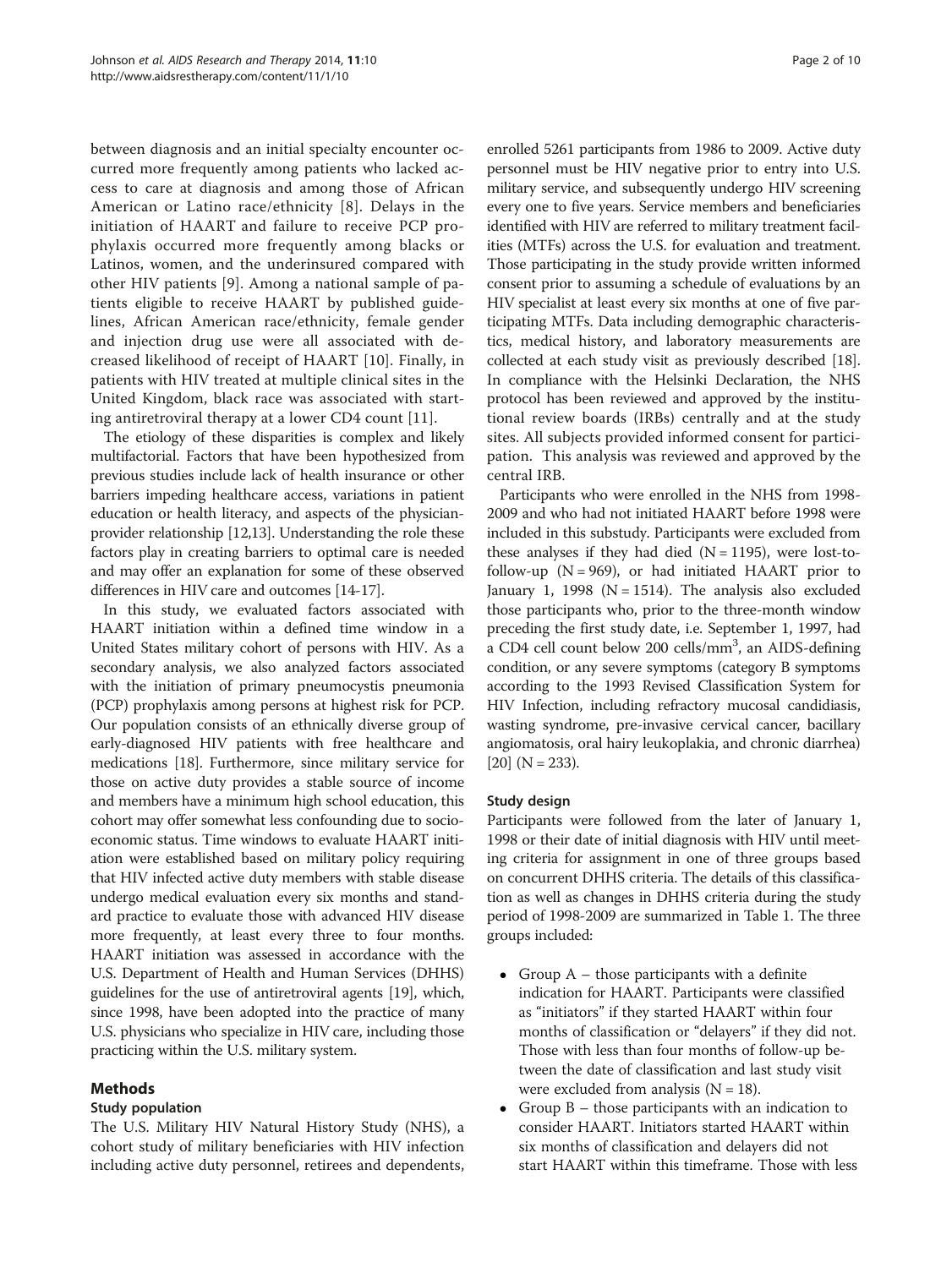| Group | 1998-2000                                          | 2001                                               | 2002-2004                                              | 2005-2007                      | 2008-2009                      |
|-------|----------------------------------------------------|----------------------------------------------------|--------------------------------------------------------|--------------------------------|--------------------------------|
| A     | • AIDS-defining condition                          | • AIDS-defining condition                          | • AIDS-defining condition                              | • AIDS-defining condition      | • AIDS-defining condition      |
|       | • Severe symptoms                                  | • Severe symptoms                                  | • Severe symptoms                                      | • Severe symptoms              | • Severe symptoms              |
|       |                                                    | • $CD4^+$ < 200                                    | • $CD4^+$ < 200                                        | • $CD4^+$ < 200                | • $CD4^+$ < 200                |
| B     | $\cdot$ CD4 <sup>+</sup> <500                      | • $CD4^+$ >200 but $\leq$ 350                      | • $CD4^+$ > 200 but $\leq$ 350                         | • $CD4^+$ > 200 but $\leq$ 350 | • $CD4^+$ > 200 but $\leq$ 350 |
|       | $\cdot$ VL $>10,000$ (bDNA)<br>or >20,000 (RT-PCR) |                                                    |                                                        |                                |                                |
| C     | • Elective decision                                | $\cdot$ VL $>30.000$ (bDNA)<br>or >55,000 (RT-PCR) | • VL > 55.000 (bDNA or RT-PCR) • VL > 100.000 (RT-PCR) |                                | • $CD4^+ > 350$                |
|       |                                                    | • $CD4^+ > 350$                                    | • $CD4^+ > 350$                                        | $\cdot$ CD4 <sup>+</sup> >350  | • Other elective decision      |
|       |                                                    | • Other elective decision                          | • Other elective decision                              | • Other elective decision      |                                |

<span id="page-2-0"></span>Table 1 Study group classifications according to changes in the DHHS guidelines for initiation of antiretroviral therapy in chronically-infected HIV patients<sup>1</sup>

<sup>1</sup>Guideline statements of "some would treat" were interpreted as indicating the elective nature of this decision. Therefore viral load was not included as a Group B criterion after 2000.

than six months of follow-up between the date of classification and last study visit were excluded from analysis  $(N = 77)$ .

• Group  $C$  – those participants who may have electively started HAART; initiators started HAART prior to being categorized into either Groups A or B; delayers were HAART-naive as of their last study visit and had not yet been categorized into Groups A or B.

The different initiator/delayer classification timeframes for Groups A and B were selected based on practice patterns unique to the military, specifically that some participants do not live near an MTF offering specialty HIV care and receive care on an approximately four to six month cycle. Participants could be evaluated in more than one group if they later met criteria for inclusion in another group, up until the time when they initiated HAART, at which point they could no longer be analyzed in any other group.

To further assess for evidence of disparity, the analysis was repeated evaluating the association between study factors and starting primary pneumocystis pneumonia (PCP) prophylaxis within four months of the first verified CD4 count <200 cells/mm3 (i.e. at least one subsequent CD4 count within three months that was also <200 cells/ $\text{mm}^3$ ). This analysis included those without a history of PCP who met CD4 criteria for primary PCP prophylaxis and had not yet started this treatment. Initiators started PCP prophylaxis within four months and delayers did not.

#### Data analysis

Factors studied included demographic characteristics (age, gender, self-reported race/ethnicity, duty status, and rank), HIV-specific factors (time since HIV infection, CD4 cell counts, HIV RNA levels, history of prior AIDS-defining condition and history of HIV symptoms), comorbid

medical conditions (cerebrovascular disease, chronic kidney disease, chronic obstructive pulmonary disease, chronic viral hepatitis, cirrhosis, coronary artery disease, diabetes, and malignancy other than basal cell carcinoma) and history of a mental health disorder (anxiety disorder, bipolar disorder, major depression, obsessive-compulsive disorder, post-traumatic stress disorder, schizophrenia, substance abuse, and prior suicide attempt).

Descriptive statistics are presented as means with standard deviations (SD) or medians with interquartile ranges (IQR). For Groups A and B, factors were compared as of the date the participant was categorized into the group. For Group C, comparisons used the date of HAART initiation for initiators and date of last visit for delayers. Within each group, study variables among participants who initiated vs. delayed HAART were compared using logistic regression. Analyses were repeated among participants who initiated vs. delayed primary PCP prophylaxis when indicated. All multivariate models adjusted for gender, age, race/ethnicity, marital status, rank, duty status, military site, branch of service, duration of HIV disease, prior ART use, prior comorbid illnesses, and history of mental health diagnosis. The Group A analyses additionally adjusted for HIV RNA and reason for classification (CD4 cell count <200 cells/mm3 , AIDS-defining condition, or severe symptoms). The Group C analyses additionally adjusted for HIV RNA and CD4 cell count. To account for changes in recommendations, models for the analyses were stratified by HIV treatment guideline era. Odds ratios are given with 95% confidence intervals (CI). All p-values are two-sided. Analyses were conducted using SAS (version 9.1, Cary, NC).

# Results

We evaluated 1262 participants who were predominantly male (94%) with a mean age of 33.8 years (SD 8.7). Forty percent of participants were Caucasian, 46% African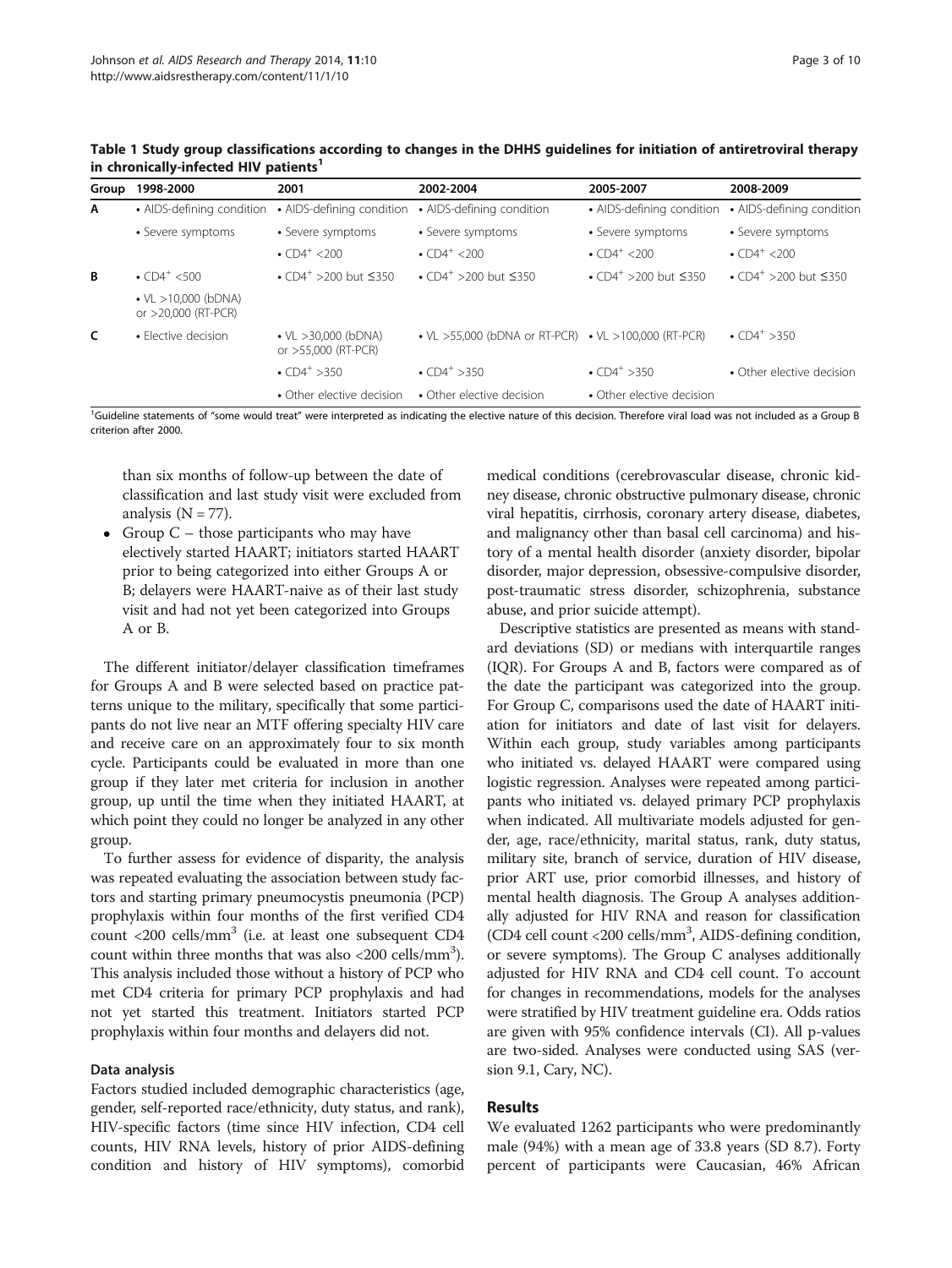American, 10% Hispanic and 5% other ethnic groups. Sixty-two participants were evaluated in both Group A and Group B.

Of the 1262 participants, 208 were categorized as having a definite indication to start HAART (Group A), including 99 (48%) due to a CD4 count below 200 cells/mm3 , 99 (48%) due to severe symptoms, and 10 (5%) for an AIDSdefining condition. Of these, 121 (58%) initiated HAART within 4 months of indication, with a median of 11 days (IQR 3-36) from indication to HAART initiation. The remaining 87 (42%) were defined as delayers; reasons for delay were not captured in the study database. The median CD4 cell count was 176 (IQR 131 – 207) among initiators and 417 (IQR 267-554) among delayers.

In both the univariate (UV) and multivariate (MV) models, race/ethnicity and other demographic variables were not significantly associated with the timing of HAART in Group A. Participants with higher HIV RNA levels were more likely to initiate HAART (OR 2.19, 95% CI 1.32-3.64 per  $1$ -log<sub>10</sub> increase). Participants classified into Group A due to severe symptoms were less likely to initiate HAART when compared to those classified because their CD4 cell count fell below 200 cells/ mm<sup>3</sup> (OR = 0.07, 95% CI 0.03-0.17). There was no significant difference between participants classified into Group A for an AIDS-defining condition when compared with those classified for a CD4 cell count <200 cells/mm<sup>3</sup> (OR = 0.36, 95% CI 0.07 – 1.93) (Table [2\)](#page-4-0).

Group B included 637 participants, with 248 (39%) initiators and 389 (61%) delayers. Of these, 476 (75%) were classified into this group because of CD4 count, 82 (13%) due to HIV RNA level, and 79 (12%) because of meeting a combination of these factors. As in Group A, race/ethnicity was not significantly associated with the timing of HAART in Group B in either model. Factors associated with initiating HAART in both the UV and MV models were duration of HIV infection (OR 0.87, 95% CI 0.0.80-0.94 per 1-year increase) and prior non-HAART antiretroviral therapy (ART) use (OR 0.51, 95% CI 0.27-0.97). Additional factors that were significant only in univariate analyses were age, military status, and comorbid illnesses (Table [3](#page-5-0)).

Among the 479 participants in Group C, 144 (30%) participants initiated HAART. In UV models, African Americans were half as likely to initiate HAART in this group when compared to Caucasians (OR 0.50, 95% CI 0.32-0.78). In the MV model, African American race remained significantly associated with delayed HAART initiation (OR 0.49, 95% CI 0.25-0.97) (Table [4](#page-6-0)).

There were 408 participants with a CD4 count <200 cells/mm3 included in the analysis of factors associated with the initiation of primary PCP prophylaxis. Race/ethnicity, age, and gender were not associated with the timing of primary PCP prophylaxis. HAART-experienced participants were less likely to start PCP prophylaxis (OR 0.48, 95% CI 0.25-0.91, compared to ART-naive participants) as were those with CD4 cell counts closer to 200 cells/mm<sup>3</sup> (OR 0.55, 95% CI 0.42 – 0.70 per 50 cells/mm<sup>3</sup>) (Table [5](#page-7-0)).

# **Discussion**

The interplay of factors surrounding the timing of HAART initiation is complex, and involves not only biologic factors such as immune function and disease progression, but also psychosocial and systems-based factors. A better understanding of these factors may help eliminate treatment barriers and enable healthcare providers to offer optimal care to all patients with HIV. This study's findings show that in an environment providing no-fee open access care, certain factors previously demonstrated to affect the timing of HAART, namely race/ethnicity, age, gender and depression did not have the same impact in most patients in this cohort. This remained true with respect to timely initiation of primary PCP prophylaxis when indicated. However in the subset of patients in Group C who electively started HAART at higher CD4 cell counts without an indication, African American race/ethnicity was associated with lower odds of initiation.

The Department of Defense provides a healthcare system ensuring access to visits and medications for its beneficiaries. In addition, keeping appointments is reinforced for active duty members by their chain of command. This practice and the military's culture of health provide a potential explanation for the absence of a statistically significant difference in the timing of HAART initiation when indicated across demographic groups in this cohort. However the potential impact of commanddirected follow-up among active duty personnel may be suggested by the observation of a non-significant trend towards lower odds of HAART initiation among retired participants. Previous studies have underscored the importance of regular clinic follow-up on appropriate HAART use. In one study which showed a longer time to HAART initiation among black patients, the most common reasons for delays in referral to case conferences (where decisions were made about HAART) were lack of regular follow-up, active substance use, and the patient's desire to not use HAART [[21](#page-9-0)]. There are fewer issues with access and follow-up in the U.S. military healthcare system. Also, the DoD Drug Demand Reduction Program with random urine drug screening has been very successful in decreasing substance abuse among active duty, especially with regard to intravenous drug use [\[22\]](#page-9-0). Cultural differences in medication uptake and adherence have yet to be fully explored in the military setting, but preliminary evaluation suggests HAART adherence levels are equally high among a subset of African Americans and Caucasians [[18](#page-8-0)].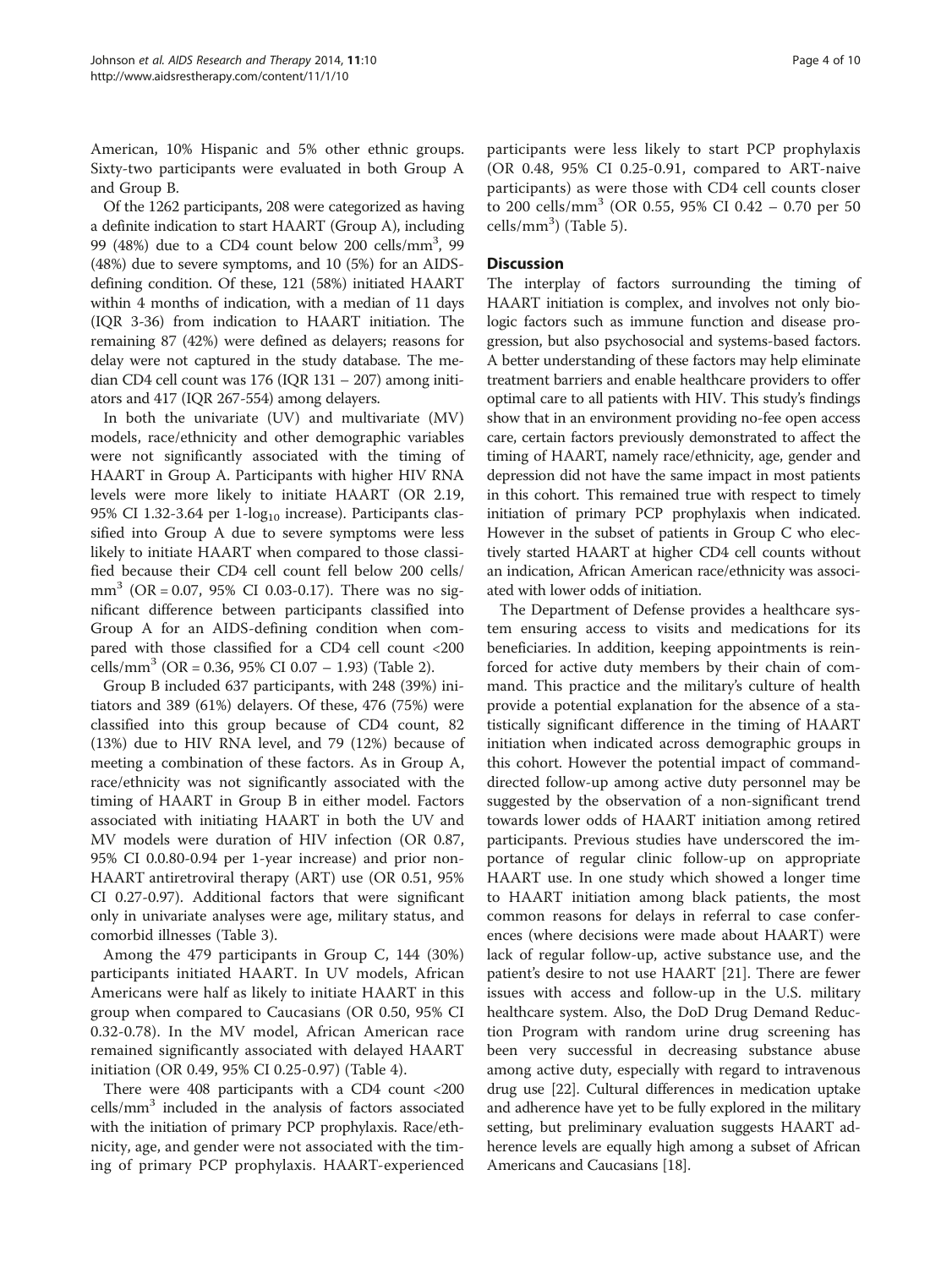|                                      |                                                     | Delayers $(N = 87)$<br>$N$ (%) or median (IQR) | Univariate models      |           | Multivariate model*    |           |
|--------------------------------------|-----------------------------------------------------|------------------------------------------------|------------------------|-----------|------------------------|-----------|
|                                      | Initiators ( $N = 121$ )<br>$N$ (%) or median (IQR) |                                                | OR (95% CI)            | P         | OR (95% CI)            | P         |
| Demographics                         |                                                     |                                                |                        |           |                        |           |
| Gender (% Male)                      | 107 (88%)                                           | 77 (89%)                                       | $0.99$ $(0.42 - 2.35)$ | 0.99      | $0.55(0.11 - 2.61)$    | 0.45      |
| Age                                  | $35.1 \pm 9.4$                                      | $33.9 \pm 9.7$                                 | $1.01$ $(0.98 - 1.04)$ | 0.35      | $1.03(0.98 - 1.08)$    | 0.26      |
| Race/ethnicity                       |                                                     |                                                |                        |           |                        |           |
| Caucasian                            | 41 (33.9%)                                          | 35 (40.2%)                                     | Referent               |           | Referent               |           |
| American                             | 53 (43.8%)                                          | 41 (47.1%)                                     | $1.10$ (0.60 - 2.03)   | 0.75      | $0.69$ $(0.28 - 1.71)$ | 0.43      |
| Hispanic/Latino/other                | 27 (22.3%)                                          | 11 (12.6%)                                     | $2.09$ (0.91 - 4.82)   | 0.08      | $1.71$ (0.53 - 5.50)   | 0.37      |
| Marital status (% married)           | 45 (38.5%)                                          | 27 (32.5%)                                     | $1.30$ (0.72 - 2.34)   | 0.39      | $1.08$ (0.46 - 2.56)   | 0.86      |
| <b>Military characteristics</b>      |                                                     |                                                |                        |           |                        |           |
| Rank                                 |                                                     |                                                |                        |           |                        |           |
| Officer/warrant                      | $8(6.6\%)$                                          | 8 (9.2%)                                       | $0.70$ $(0.25 - 1.95)$ | 0.50      | $0.34$ (0.08 - 1.49)   | 0.15      |
| Enlisted                             | 100 (82.6%)                                         | 70 (80.5%)                                     | Referent               |           | Referent               |           |
| N/A                                  | 13 (10.7%)                                          | 9 (10.3%)                                      | $1.01$ $(0.41 - 2.49)$ | 0.98      | $0.73$ $(0.08 - 6.73)$ | 0.78      |
| Duty status                          |                                                     |                                                |                        |           |                        |           |
| Active                               | 83 (68.6%)                                          | 66 (75.9%)                                     | Referent               |           | Referent               |           |
| Retired                              | 22 (18.2%)                                          | 14 (16.1%)                                     | $1.23$ (0.59 - 2.60)   | 0.58      | $1.34(0.35 - 5.19)$    | 0.67      |
| Dependent                            | 15 (12.4%)                                          | $7(8.0\%)$                                     | $1.68$ (0.65 - 4.37)   | 0.28      | 2.56 (0.29 - 22.80)    | 0.40      |
| <b>HIV characteristics</b>           |                                                     |                                                |                        |           |                        |           |
| Duration of HIV infection (years)    | $1.3$ (0.1 - 4.8)                                   | $1.9(0.2 - 7.1)$                               | $0.95(0.90 - 1.02)$    | 0.14      | $0.92$ $(0.83 - 1.03)$ | 0.15      |
| Log <sub>10</sub> HIV RNA            | $4.7$ $(4.3 - 5.2)$                                 | $4.3$ $(3.7 - 4.8)$                            | $2.10$ (1.46 - 3.04)   | $<$ 0.001 | $2.19(1.32 - 3.64)$    | 0.002     |
| CD4 count in cells/ $mm3$            | 176.0 (131.0 - 207.0)                               | 417.0 (267.0 - 554.0)                          |                        |           |                        |           |
| Prior ART (non-HAART) use            | 18 (15%)                                            | 13 (15%)                                       | $0.99$ $(0.46 - 2.16)$ | 0.99      | $0.97$ (0.26 - 3.55)   | 0.96      |
| Prior comorbid illness(es)           | 10 (8%)                                             | 10 (11%)                                       | $0.69$ $(0.28 - 1.75)$ | 0.44      | $0.30$ $(0.08 - 1.14)$ | 0.08      |
| History of mental health diagnosis   |                                                     |                                                |                        |           |                        |           |
| Depression                           | 11 (9%)                                             | $9(10\%)$                                      | $0.87$ $(0.34 - 2.21)$ | 0.77      | $0.65$ $(0.18 - 2.42)$ | 0.52      |
| Other mental health diagnosis        | 9(7%)                                               | 6(7%)                                          | $1.07$ $(0.36 - 3.14)$ | 0.90      | $1.13(0.27 - 4.83)$    | 0.86      |
| None                                 | 101 (83%)                                           | 72 (83%)                                       | Referent               |           | Referent               |           |
| Reason for classification            |                                                     |                                                |                        |           |                        |           |
| Severe symptoms                      | 34 (28%)                                            | 65 (75%)                                       | $0.12$ (0.06 - 0.22)   | $<$ 0.001 | $0.07$ (0.03 - 0.17)   | $<$ 0.001 |
| AIDS defining condition              | 6 (5%)                                              | 4 (5%)                                         | $0.33$ $(0.09 - 1.30)$ | 0.11      | $0.36$ (0.07 - 1.93)   | 0.23      |
| CD4 count <200 cells/mm <sup>3</sup> | 81 (67%)                                            | 18 (21%)                                       | Referent               |           | Referent               |           |

#### <span id="page-4-0"></span>Table 2 Factors associated with the initiation of HAART from 1998-2009 among those with a definite indication to start (Group A)

\*Multivariate model additionally adjusts for branch and site of service.

P-values < 0.05 are presented in bold text.

African Americans in this study were less likely than Caucasians to electively start HAART at higher CD4 counts. And while there were no statistically significant ethnic differences among those with an indication for HAART, there remained a trend towards lower odds of HAART initiation at lower CD4 count thresholds among African American participants when compared with Caucasian participants. A number of previous studies observed disparities in HAART use among certain race/ethnic

groups and women although these did not specifically evaluate the elective initiation of HAART at high CD4 counts [\[8-10,14](#page-8-0),[21,23-26\]](#page-9-0). While the etiology of these disparities is largely attributed to differences in healthcare access, other factors have also been shown to contribute and perhaps offer an explanation for the findings in this study. For example, racial discordance of the physician-patient relationship may be associated with cultural miscommunication that could explain delays in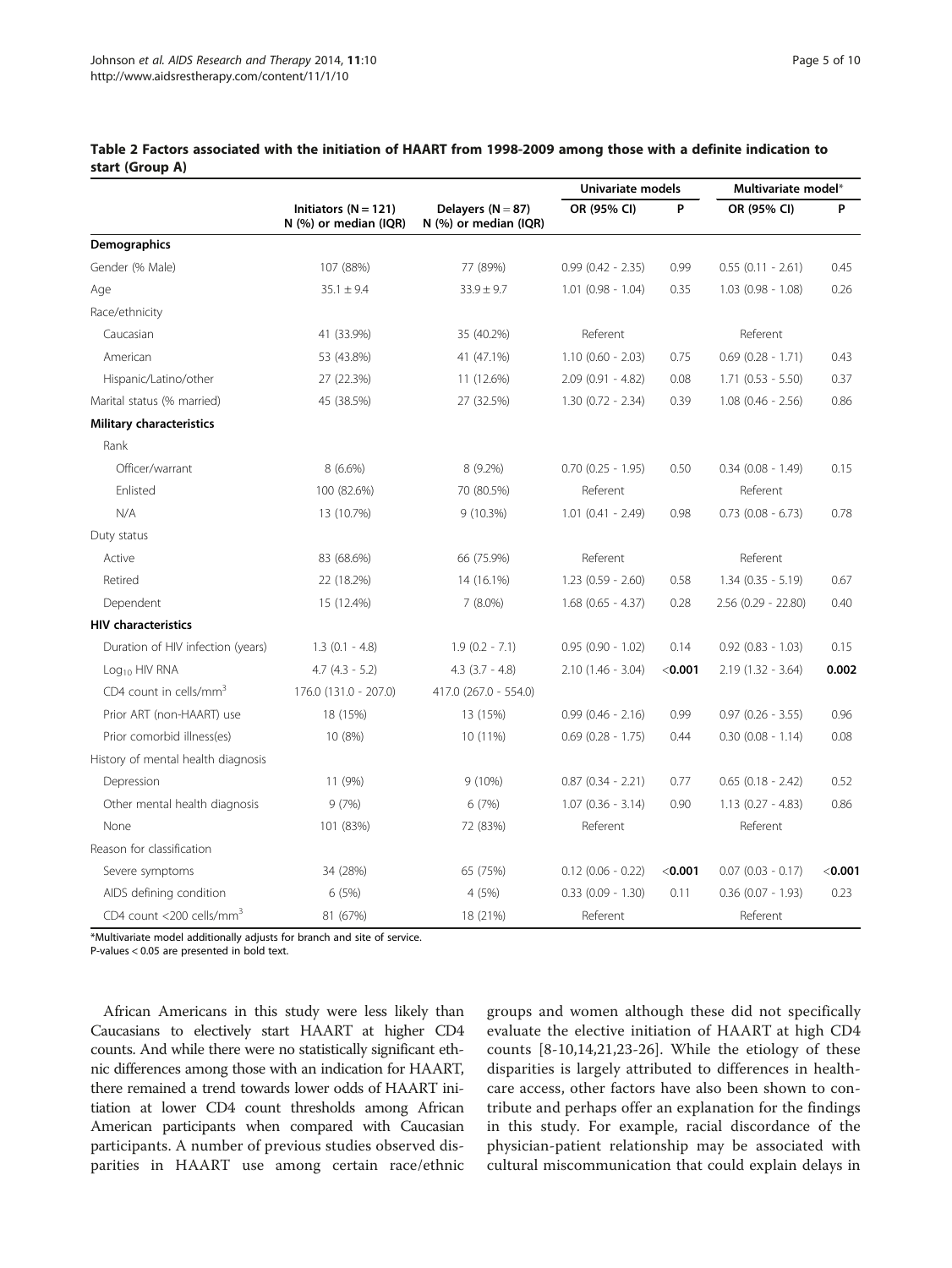|                                                        |                                               |                                               | Univariate models      |           | Multivariate model**** |           |
|--------------------------------------------------------|-----------------------------------------------|-----------------------------------------------|------------------------|-----------|------------------------|-----------|
|                                                        | Initiators (N = 248)<br>N (%) or median (IQR) | Delayers $(N = 389)$<br>N (%) or median (IQR) | OR (95% CI)            | p         | OR (95% CI)            | p         |
| Demographics                                           |                                               |                                               |                        |           |                        |           |
| Gender (% Male)                                        | 236 (95%)                                     | 368 (95%)                                     | $1.04$ (0.50 - 2.16)   | 0.92      | $1.19(0.44 - 3.22)$    | 0.74      |
| Age                                                    | $31.7 \pm 7.3$                                | $33.1 \pm 8.4$                                | $0.98$ $(0.96 - 1.00)$ | 0.04      | $1.00$ (0.97 - 1.03)   | 0.93      |
| Race/ethnicity                                         |                                               |                                               |                        |           |                        |           |
| Caucasian                                              | 102 (41.1%)                                   | 141 (36.2%)                                   | Referent               |           | Referent               |           |
| African American                                       | 109 (44.0%)                                   | 195 (50.1%)                                   | $0.80$ $(0.56 - 1.13)$ | 0.20      | $0.83$ $(0.56 - 1.24)$ | 0.37      |
| Hispanic/Latino/other                                  | 37 (14.9%)                                    | 53 (13.6%)                                    | $0.91$ $(0.55 - 1.49)$ | 0.71      | $1.05$ (0.60 - 1.82)   | 0.88      |
| Marital status (% married)                             | 83 (34.6%)                                    | 120 (33.9%)                                   | $1.05$ $(0.74 - 1.49)$ | 0.78      | $1.10$ (0.75 - 1.62)   | 0.62      |
| <b>Military characteristics</b>                        |                                               |                                               |                        |           |                        |           |
| Rank                                                   |                                               |                                               |                        |           |                        |           |
| Officer/warrant                                        | 19 (7.7%)                                     | 28 (7.2%)                                     | $1.01$ $(0.55 - 1.86)$ | 0.97      | $1.14$ (0.56 - 2.32)   | 0.72      |
| Enlisted                                               | 214 (86.3%)                                   | 334 (85.9%)                                   | Referent               |           | Referent               |           |
| N/A                                                    | 15 (6.0%)                                     | 27 (6.9%)                                     | $0.95$ (0.49 - 1.84)   | 0.88      | $0.97$ $(0.20 - 4.77)$ | 0.97      |
| Duty status                                            |                                               |                                               |                        |           |                        |           |
| Active                                                 | 219 (88.3%)                                   | 297 (76.3%)                                   | Referent               |           | Referent               |           |
| Retired                                                | 17 (6.9%)                                     | 77 (19.8%)                                    | $0.34$ (0.19 - 0.59)   | < 0.001   | $0.61$ $(0.28 - 1.32)$ | 0.21      |
| Dependent                                              | 12 (4.8%)                                     | 15 (3.9%)                                     | $1.15(0.53 - 2.52)$    | 0.72      | $2.20(0.36 - 13.35)$   | 0.39      |
| <b>HIV characteristics</b>                             |                                               |                                               |                        |           |                        |           |
| Duration of HIV infection (years)                      | $0.3$ $(0.1 - 1.9)$                           | $1.8$ (0.2 - 5.2)                             | $0.84$ $(0.78 - 0.89)$ | $<$ 0.001 | $0.87$ $(0.80 - 0.94)$ | $<$ 0.001 |
| $Log10$ HIV RNA                                        | $4.5(4.1 - 4.9)$                              | $4.1$ $(3.4 - 4.5)$                           |                        |           |                        |           |
| CD4 cell count                                         | 323.0 (287.0 - 422.5)                         | 352.0 (316.0 - 461.0)                         |                        |           |                        |           |
| Prior ART (non-HAART) use                              | 22 (9%)                                       | 100 (26%)                                     | $0.30$ $(0.18 - 0.51)$ | $<$ 0.001 | $0.51$ $(0.27 - 0.97)$ | 0.04      |
| Prior comorbid Illness (es)                            | 12 (5%)                                       | 40 (10%)                                      | $0.45$ $(0.23 - 0.89)$ | 0.02      | $0.76$ $(0.35 - 1.66)$ | 0.49      |
| History of mental health diagnosis                     |                                               |                                               |                        |           |                        |           |
| Depression                                             | 18 (7%)                                       | 37 (10%)                                      | $0.73$ $(0.40 - 1.32)$ | 0.30      | $1.02$ (0.53 - 1.98)   | 0.95      |
| Other mental health diagnosis                          | 13 (5%)                                       | 20 (5%)                                       | $0.96$ $(0.47 - 1.99)$ | 0.92      | $1.16$ (0.53 - 2.55)   | 0.71      |
| None                                                   | 217 (88%)                                     | 332 (85%)                                     | Referent               |           | Referent               |           |
| Reason for classification                              |                                               |                                               |                        |           |                        |           |
| CD4 <500 (1998-2000)<br>CD4 <350 (2001-2008)           | 168 (68%)                                     | 308 (79%)                                     |                        |           |                        |           |
| HIV RNA >20,000<br>copies/ml (1998-2000 only)          | 32 (13%)                                      | 50 (13%)                                      |                        |           |                        |           |
| CD4 <500 and HIV >20,000<br>copies/ml (1998-2000 only) | 48 (19%)                                      | 31 (8%)                                       |                        |           |                        |           |

#### <span id="page-5-0"></span>Table 3 Factors associated with the initiation of HAART from 1998-2009 among those classified into the consider offering treatment group (Group B)

\*All models are stratified by guideline era (1998-2000, 2001-2009).

\*\*Multivariate model additionally adjusts for branch and site of service.

P-values < 0.05 are presented in bold text.

receipt of HAART [\[12,](#page-8-0)[27](#page-9-0)]. Additionally, patients who reported that their provider "knows me as a person" were more likely to receive HAART than those who did not report this belief [[13\]](#page-8-0). Other factors may also impact decisions about HAART including health literacy and attitudes toward health [\[28,29\]](#page-9-0). It is important to note that not all studies have shown racial/ethnic differences in the receipt of HAART. In a study performed among HIVpositive patients in Denmark, where healthcare is free, both white and nonwhite patients had similar rates of receiving HAART, and race/ethnicity did not have an apparent effect on the outcomes associated with HAART [\[30\]](#page-9-0).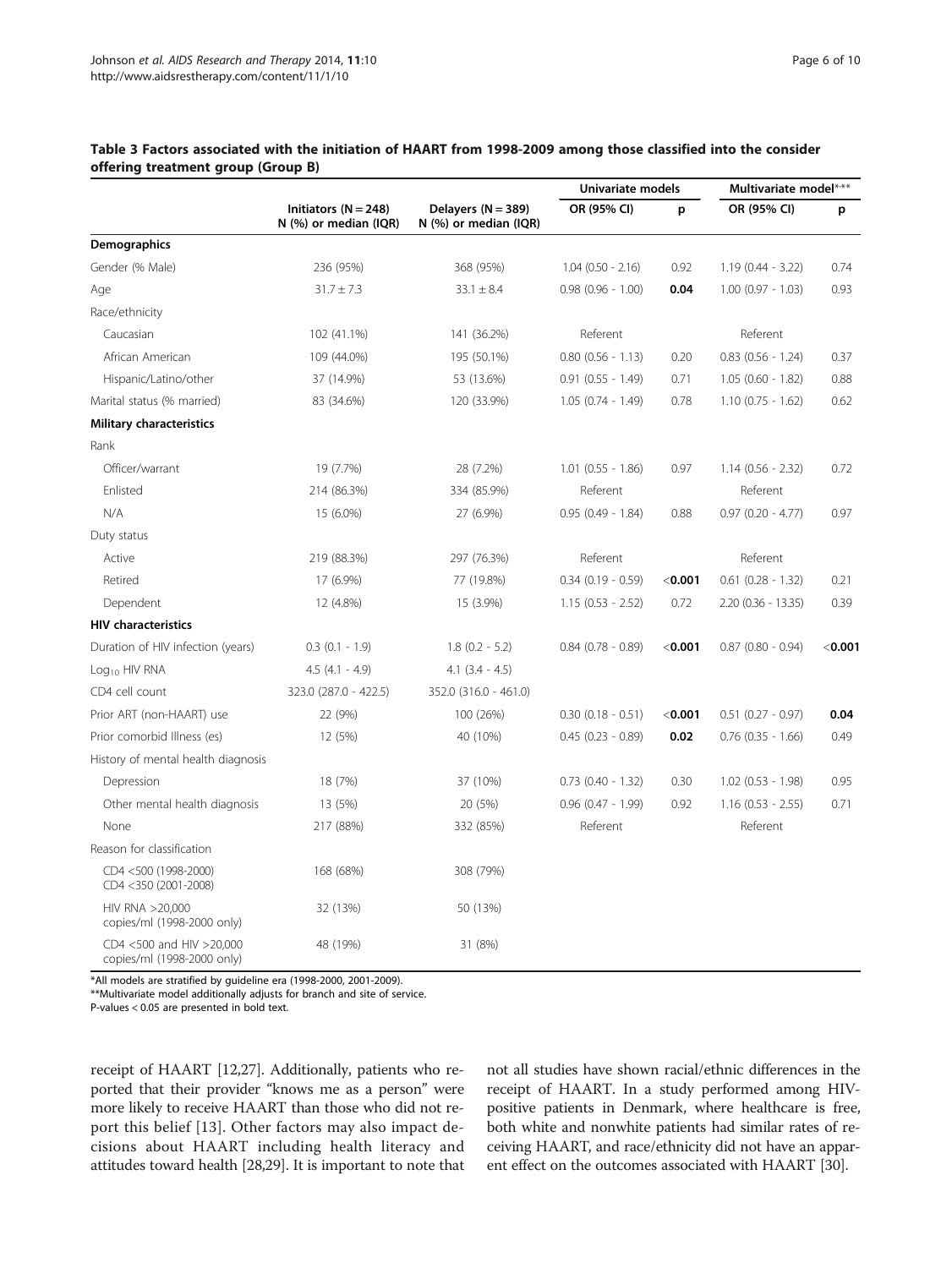|                                    |                                                   | Delayers $(N = 335)$<br>N (%) or median (IQR) | Univariate models      |           | Multivariate model***  |           |
|------------------------------------|---------------------------------------------------|-----------------------------------------------|------------------------|-----------|------------------------|-----------|
|                                    | Initiators ( $N = 144$ )<br>N (%) or median (IQR) |                                               | OR (95% CI)            | p         | OR (95% CI)            | P         |
| Demographics                       |                                                   |                                               |                        |           |                        |           |
| Gender (% Male)                    | 140 (97%)                                         | 310 (93%)                                     | $3.19(1.08 - 9.47)$    | 0.04      | $1.50$ (0.34 - 6.63)   | 0.59      |
| Age                                | $33.6 \pm 9.4$                                    | $32.2 \pm 8.5$                                | $1.01$ (0.99 - 1.04)   | 0.20      | $1.04(0.99 - 1.09)$    | 0.08      |
| Race/ethnicity                     |                                                   |                                               |                        |           |                        |           |
| Caucasian                          | 70 (48.6%)                                        | 117 (34.9%)                                   | Referent               |           | Referent               |           |
| African American                   | 47 (32.6%)                                        | 162 (48.4%)                                   | $0.50$ $(0.32 - 0.78)$ | 0.002     | $0.49$ (0.25 - 0.97)   | 0.04      |
| Hispanic/Latino/other              | 27 (18.8%)                                        | 56 (16.7%)                                    | $0.88$ $(0.51 - 1.53)$ | 0.66      | $0.85(0.40 - 1.82)$    | 0.68      |
| Marital status (% married)         | 38 (27.7%)                                        | 95 (31.8%)                                    | $0.67$ (0.41 - 1.08)   | 0.10      | $0.67$ $(0.34 - 1.33)$ | 0.25      |
| <b>Military characteristics</b>    |                                                   |                                               |                        |           |                        |           |
| Rank                               |                                                   |                                               |                        |           |                        |           |
| Officer/warrant                    | 23 (16.0%)                                        | 30 (9.0%)                                     | $1.79(0.99 - 3.24)$    | 0.05      | $1.30(0.56 - 3.04)$    | 0.54      |
| Enlisted                           | 116 (80.6%)                                       | 275 (82.1%)                                   | Referent               |           | Referent               |           |
| N/A                                | 5(3.5%)                                           | 30 (9.0%)                                     | $0.27(0.10 - 0.74)$    | 0.01      | $1.53$ (0.19 - 12.62)  | 0.69      |
| Duty status                        |                                                   |                                               |                        |           |                        |           |
| Active                             | 121 (84.0%)                                       | 284 (84.8%)                                   | Referent               |           | Referent               |           |
| Retired                            | 18 (12.5%)                                        | 32 (9.6%)                                     | $1.09$ (0.58 - 2.06)   | 0.78      | $0.52$ $(0.13 - 2.13)$ | 0.36      |
| Dependent                          | 5(3.5%)                                           | 19 (5.7%)                                     | $0.50$ $(0.18 - 1.39)$ | 0.18      | $0.38$ $(0.04 - 3.52)$ | 0.40      |
| <b>HIV characteristics</b>         |                                                   |                                               |                        |           |                        |           |
| Duration of HIV Infection (years)  | $1.2$ (0.3 - 4.0)                                 | $2.1$ (0.7 - 4.8)                             | $0.92$ (0.86 - 0.98)   | 0.009     | $0.91$ $(0.80 - 1.04)$ | 0.18      |
| $Log10 HIV RNA+$                   | $4.5$ $(3.7 - 5.0)$                               | $3.7$ $(3.0 - 4.4)$                           | $3.11(2.30 - 4.21)$    | $<$ 0.001 | $3.25$ (2.15 - 4.93)   | < 0.001   |
| CD4 cell count***                  | 496.5 (398.5 - 627.5)                             | 606.0 (496.0 - 775.0)                         | $0.83$ (0.78 - 0.89)   | $<$ 0.001 | $0.82$ (0.75 - 0.90)   | $<$ 0.001 |
| Prior ART (non-HAART) use          | 29 (20%)                                          | 19 (6%)                                       | $3.49(1.82 - 6.71)$    | $<$ 0.001 | 50.56 (9.94 - 257.1)   | $<$ 0.001 |
| Prior comorbid illness (es)        | 12 (8%)                                           | 21 (6%)                                       | $1.32(0.62 - 2.77)$    | 0.47      | $0.51$ (0.16 - 1.62)   | 0.25      |
| History of mental health diagnosis |                                                   |                                               |                        |           |                        |           |
| Depression                         | 14 (10%)                                          | 43 (13%)                                      | $0.74$ $(0.39 - 1.41)$ | 0.36      | $0.44$ $(0.17 - 1.10)$ | 0.08      |
| Other mental health diagnosis      | 8 (6%)                                            | 35 (10%)                                      | $0.52$ (0.23 - 1.15)   | 0.11      | $0.37(0.13 - 1.04)$    | 0.06      |
| None                               | 122 (85%)                                         | 257 (77%)                                     | Referent               |           | Referent               |           |

#### <span id="page-6-0"></span>Table 4 Factors associated with the elective initiation of HAART from 1998-2009, Group C

\*All models are stratified by guideline era (1998-2000, 2001-2009).

\*\*Multivariate model additionally adjusts for branch and site of service.

.

 $+$ Per 1.0  $log_{10}$  increase.

\*\*\*Univariate and Multivariate models are per 50 cells/mm<sup>3</sup>.

P-values < 0.05 are presented in bold text.

The implication of the ethnic difference in elective HAART initiation in this study is important because some studies have demonstrated a differential response to HAART between Caucasian and non-Caucasian groups [[16,17](#page-8-0)[,21,31,32](#page-9-0)]. In an analysis of antiretroviral-naïve patients with HIV who started HAART between 1997 and 2003, African American race/ethnicity was associated with failure to reach virologic suppression at 12 months [[16](#page-8-0)] and at 6 months and 12 months after initiating HAART [[17](#page-8-0)]. And despite continuous use of HAART, black women experienced increased rates of AIDS-defining illness and death from AIDS when compared with white women [[32](#page-9-0)]. Interestingly, two studies suggest that in spite of decreased rates of virologic suppression, African

Americans and Caucasians treated with HAART in the DoD have equivalent long-term outcomes [\[15,18](#page-8-0)]. Pharmacogenomic and adherence differences are being explored as possible explanations for the lower virologic suppression rates.

Depression was not associated with the timing of HAART in this study among those with an indication to start, although it has been shown to impact the decision to start HAART in some previous studies [\[33,34](#page-9-0)] but not all [[35](#page-9-0)]. There was a delay in HAART initiation in Group A due to the presence of severe symptoms, which may reflect the high median CD4 cell count among delayers in this group, a prioritization of disease management, or possibly a concern about immune reconstitution inflammatory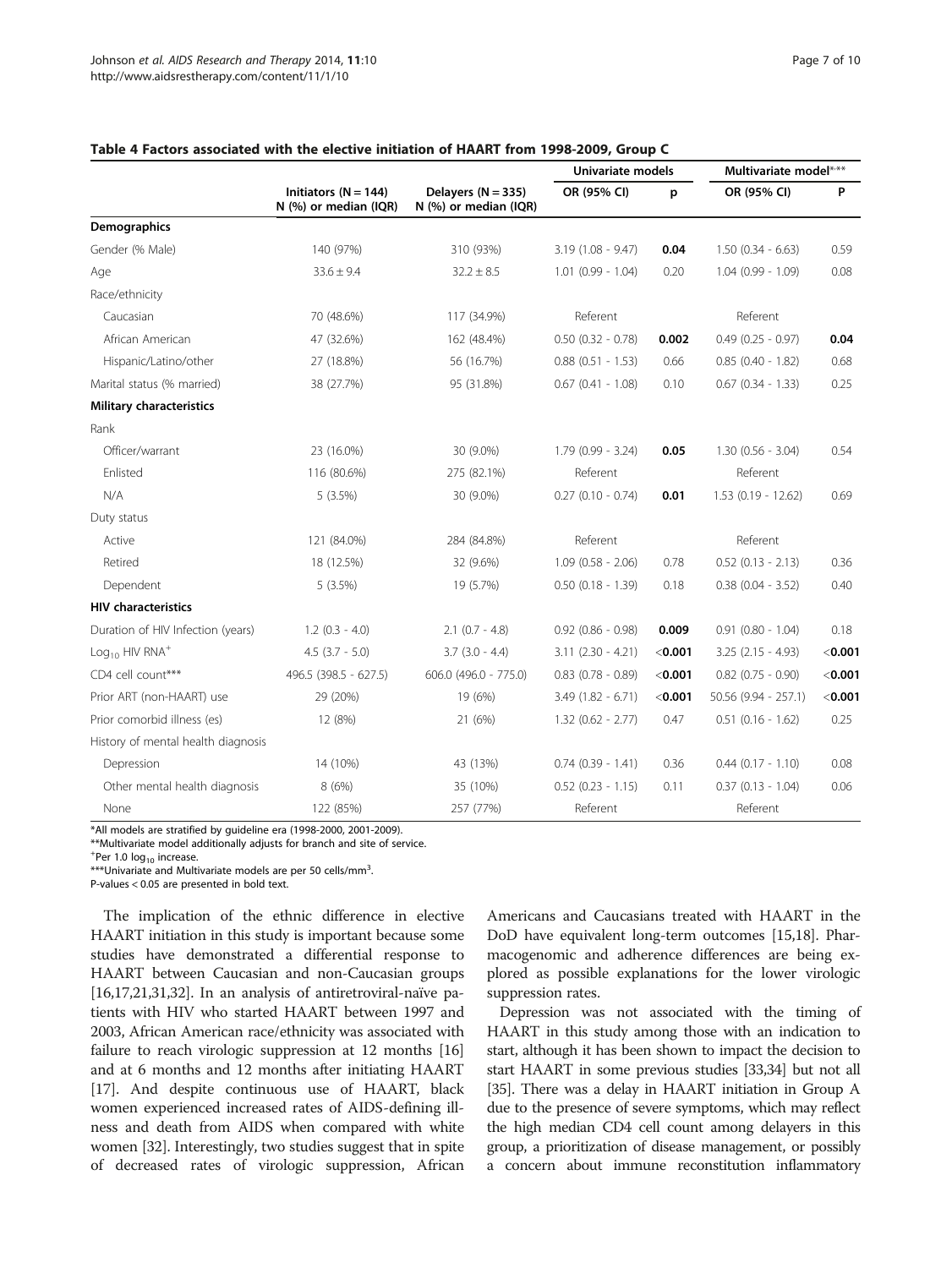|                                    | Initiators ( $N = 156$ )<br>N (%) or median (IQR) | Delayers $(N = 252)$<br>N (%) or median (IQR) | Univariate models      |           | Multivariate model*    |           |
|------------------------------------|---------------------------------------------------|-----------------------------------------------|------------------------|-----------|------------------------|-----------|
|                                    |                                                   |                                               | OR (95% CI)            | p         | OR (95% CI)            | P         |
| <b>Demographics</b>                |                                                   |                                               |                        |           |                        |           |
| Gender (% Male)                    | 144 (92%)                                         | 227 (90%)                                     | $1.32(0.64 - 2.71)$    | 0.45      | $1.00$ $(0.33 - 3.03)$ | >0.99     |
| Age                                | $36.9(29.2 - 43.0)$                               | $37.4$ $(32.2 - 42.5)$                        | $0.99(0.97 - 1.01)$    | 0.36      | $0.98$ $(0.95 - 1.01)$ | 0.27      |
| Race/ethnicity                     |                                                   |                                               |                        |           |                        |           |
| Caucasian                          | 61 (39%)                                          | 100 (40%)                                     | Referent               |           | Referent               |           |
| African American                   | 72 (46%)                                          | 122 (48%)                                     | $0.97$ $(0.63 - 1.49)$ | 0.88      | $1.21(0.71 - 2.09)$    | 0.48      |
| Hispanic/Latino/other              | 23 (15%)                                          | 30 (12%)                                      | $1.26$ (0.67 - 2.36)   | 0.48      | $1.35(0.61 - 3.00)$    | 0.46      |
| Marital status (% married)         | 63 (41%)                                          | 71 (31%)                                      | $1.50$ (0.98 - 2.30)   | 0.06      | $1.52$ (0.89 - 2.59)   | 0.12      |
| Military characteristics           |                                                   |                                               |                        |           |                        |           |
| Rank                               |                                                   |                                               |                        |           |                        |           |
| Officer/warrant                    | 19 (12%)                                          | 24 (10%)                                      | $1.33$ (0.70 - 2.54)   | 0.38      | $1.76$ (0.74 - 4.15)   | 0.20      |
| Enlisted                           | 121 (78%)                                         | 199 (79%)                                     | Referent               |           | Referent               |           |
| N/A                                | 16 (10%)                                          | 24 (10%)                                      | $1.12$ (0.57 - 2.20)   | 0.73      | $1.72$ (0.54 - 5.47)   | 0.36      |
| Duty status                        |                                                   |                                               |                        |           |                        |           |
| Active                             | 82 (53%)                                          | 109 (43%)                                     | Referent               |           | Referent               |           |
| Retired                            | 63 (40%)                                          | 118 (47%)                                     | $0.71$ $(0.47 - 1.08)$ | 0.11      | $1.16$ (0.59 - 2.25)   | 0.67      |
| Dependent                          | 11(7%)                                            | 25 (10%)                                      | $0.58$ $(0.27 - 1.26)$ | 0.17      | $0.36$ (0.09 - 1.53)   | 0.17      |
| <b>HIV</b> characteristics         |                                                   |                                               |                        |           |                        |           |
| Duration of HIV infection (years)  | $2.5$ (0.1 - 8.8)                                 | $6.6$ $(1.8 - 10.9)$                          | $0.93$ $(0.89 - 0.97)$ | $<$ 0.001 | $0.99$ (0.93 - 1.05)   | 0.70      |
| $Log10$ HIV RNA                    | $4.8$ $(4.3 - 5.2)$                               | $4.5$ $(3.6 - 5.0)$                           | $1.49(1.21 - 1.83)$    | $<$ 0.001 | $1.25(0.98 - 1.60)$    | 0.07      |
| CD4 count*                         | $130.0$ (68.5 - 167.0)                            | 169.0 (131.5 - 187.0)                         | $0.59(0.49 - 0.72)$    | $<$ 0.001 | $0.55(0.42 - 0.70)$    | $<$ 0.001 |
| Prior ART use                      |                                                   |                                               |                        |           |                        |           |
| None                               | 92 (59%)                                          | 81 (32%)                                      | Referent               |           | Referent               |           |
| ART                                | 14 (9%)                                           | 24 (10%)                                      | $0.51$ $(0.25 - 1.06)$ | 0.07      | $0.81$ $(0.30 - 2.15)$ | 0.67      |
| <b>HAART</b>                       | 50 (32%)                                          | 147 (58%)                                     | $0.30$ $(0.19 - 0.46)$ | $<$ 0.001 | $0.48$ $(0.25 - 0.91)$ | 0.03      |
| Prior AIDS                         | 24 (15%)                                          | 36 (14%)                                      | $1.09$ (0.62 - 1.91)   | 0.76      | $1.00$ (0.45 - 2.19)   | >0.99     |
| History of mental health diagnosis |                                                   |                                               |                        |           |                        |           |
| Depression                         | 19 (12%)                                          | 46 (18%)                                      | $0.63$ $(0.35 - 1.13)$ | 0.12      | $0.82$ (0.41 - 1.65)   | 0.58      |
| Other mental health diagnosis      | 13 (8%)                                           | 16 (6%)                                       | $1.24$ (0.58 - 2.68)   | 0.58      | $1.52$ (0.61 - 3.79)   | 0.36      |
| None                               | 124 (79%)                                         | 190 (75%)                                     | Referent               |           | Referent               |           |

<span id="page-7-0"></span>

| Table 5 Factors associated with early initiation of primary PCP prophylaxis from 1998-2009 |  |  |  |  |
|--------------------------------------------------------------------------------------------|--|--|--|--|
|--------------------------------------------------------------------------------------------|--|--|--|--|

\*Univariate and Multivariate models are per 50 cells/mm<sup>3</sup> .

syndrome (IRIS) among those with lower nadir CD4 cell counts. Prior mono- and dual-NRTI use was associated with decreased odds of starting HAART in Group B, but increased odds in Group C. This effect was highly associated with calendar year and may reflect delays in changing to HAART in the early HAART era in participants stable on non-HAART ART in Group B versus a preference for newer therapies in those electing to start HAART in Group C. A similar phenomenon in the early HAART era is suggested in a study examining the reasons why 28 of 60 patients treated for HIV in a U.S. health clinic were not treated with HAART in 1997-1998 in accordance with DHHS guidelines at the time [\[36\]](#page-9-0). Another study also

suggested delays in transitioning to the use of protease inhibitors in a U.S. practice in 1996 among 190 patients; higher CD4 cell count (200-500 cells/mm<sup>3</sup>) was a prominent factor in multivariate models [[37](#page-9-0)].

There are some study limitations. It is a retrospective analysis covering a broad timeframe and involves five DoD research sites among which practice patterns may vary. Statistical models were adjusted to account for site of visit and service affiliation. While the cohort has a balance of male African American and Caucasian participants, other ethnic groups and women are represented in much smaller proportions, making it difficult to draw conclusions about the timing of HAART among these groups. Overall, the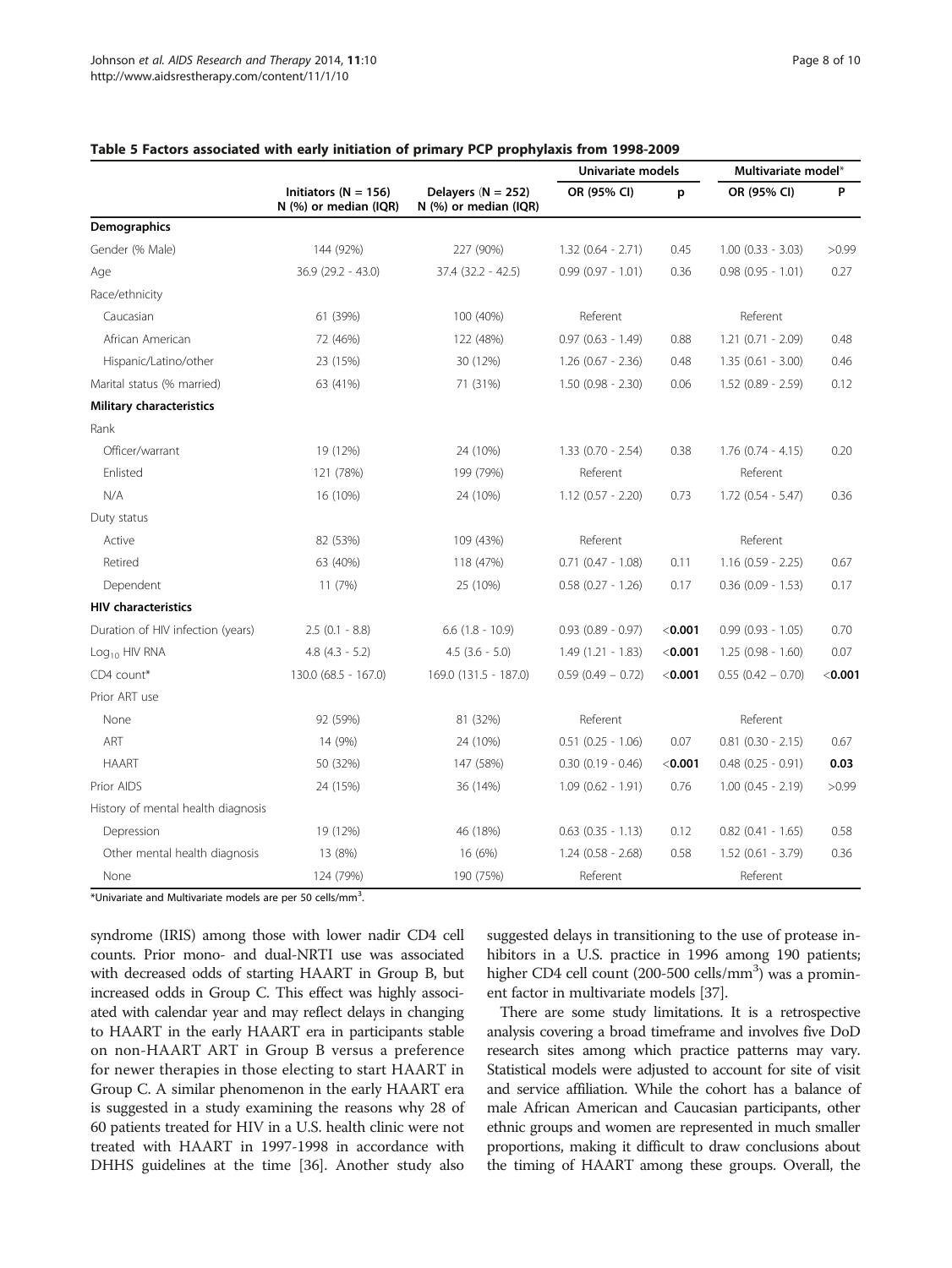<span id="page-8-0"></span>cohort is relatively small, and while we observed many trends that did not reach statistical significance, it is possible that these trends would represent clinically important differences in a larger cohort. Further, it is likely that there are additional confounding factors that we were not able to fully account for in the analysis. The criteria for determining eligibility for HAART initiation in this study are limited to the DHHS guidelines, even though other societies in the U.S. and worldwide have published guidelines that may have influenced practice patterns. And importantly, there are limited data on substance use in this cohort, although it is estimated to be quite low, with no IVDU reported at last survey [[22](#page-9-0)].

#### Conclusion

In a cohort with free access to HIV care and medications, race/ethnicity, age, and gender did not impact HAART timing among those with an indication for therapy, but African American race/ethnicity was associated with lower odds of electively initiating antiretrovirals. This study reinforces that free healthcare can potentially overcome some of the observed disparities in HIV care, particularly those related to access. However additional unmeasured factors may result in persistent differences in elective care decisions.

#### Competing interests

The authors declare that they have no competing interests.

#### Authors' contributions

ENJ, MPR, and BKA designed and conducted the study, interpreted the data, and prepared and edited the manuscript. MLL, NFC, ACW, AG, JFO, and GEM assisted with study design, data interpretation, and editing the manuscript. All authors read and approved the final manuscript.

#### Acknowledgements

Support for this work (IDCRP-000-13) was provided by the Infectious Disease Clinical Research Program (IDCRP), a Department of Defense (DoD) program executed through the Uniformed Services University of the Health Sciences. This project has been funded in whole, or in part, with federal funds from the National Institute of Allergy and Infectious Diseases, National Institutes of Health (NIH), under Inter-Agency Agreement Y1-AI-5072. We would like to express our gratitude to the current members of the IDCRP HIV Working Group and the long line of military HIV researchers who have supported the HIV NHS and for the research coordinators and support staff for their countless hours of work. Most importantly, we would like to thank the volunteers for their participation, without which this research would not have been possible. Members of the IDCRP HIV Working Group in addition to the Authors: Uniformed Services University of the Health Sciences, Bethesda, MD- M. Kortepeter; Walter Reed National Military Medical Center Bethesda, Bethesda, MD - C. Decker, S. Fraser, J. Hartzell, R. Ressner, P. Waterman, T. Warkentien, T. Whitman, G. Wortmann, M. Zapor; Naval Medical Center, Portsmouth, VA- T. Lalani; San Antonio Military Medical Center, San Antonio, TX- S. Merritt; Naval Medical Center, San Diego, CA- M. Bavaro, H. Chun; Tripler Army Medical Center, Honolulu, HI- G. Hsue, A. Johnson; Walter Reed Army Institute of Research, Silver Spring, MD- C. Eggleston, R. O'Connell, S. Peel; National Institute of Allergy and Infectious Diseases, Bethesda, MD- M. Polis, J. Powers, E. Tramont.

#### Disclaimer

The content of this publication is the sole responsibility of the authors and does not necessarily reflect the views or policies of the NIH or the Department of Health and Human Services, the DoD or the Departments of

the Army, Navy or Air Force. Mention of trade names, commercial products, or organizations does not imply endorsement by the U.S. Government.

#### Author details

<sup>1</sup>Department of Preventive Medicine and Biometrics, Infectious Disease Clinical Research Program, Uniformed Services University of the Health Sciences, Bethesda, MD, USA. <sup>2</sup>Infectious Disease Service, San Antonic Military Medical Center, San Antonio, TX, USA. <sup>3</sup>Biostatistics Division, University of Minnesota, Minnesota, MN, USA. <sup>4</sup>Naval Health Research Center San Diego, CA, USA. <sup>5</sup>Infectious Disease Clinic, Walter Reed National Military Medical Center, Bethesda, MD, USA.

Received: 24 August 2013 Accepted: 15 January 2014 Published: 24 January 2014

#### References

- 1. Palella FJ Jr, Delaney KM, Moorman AC, et al: Declining morbidity and mortality among patients with advanced human immunodeficiency virus infection. N Engl J Med 1998, 338:853-860.
- 2. Palella FJ Jr, Deloria-Knoll M, Chmiel JS, et al: Survival benefit of initiating antiretroviral therapy in HIV-infected persons in different CD4+ cell strata. Ann Intern Med 2003, 138:620–626.
- 3. Gras L, Kesselring AM, Griffith JT, et al: CD4 cell counts of 800 cells/mm<sup>3</sup> or greater after 7 years of highly active antiretroviral therapy are feasible in most patients starting with 350 cells/mm<sup>3</sup> or greater. J Acquir Immune Defic Syndr 2007, 45:183–192.
- 4. Moore RD, Keruly JC: CD4+ cell count 6 years after commencement of highly active antiretroviral therapy in persons with sustained virologic suppression. Clin Infect Dis 2007, 44:441-446.
- 5. Emery S, Neuhaus JA, Phillips AN, et al: Major clinical outcomes in antiretroviral therapy in (ART)-naive participants and in those not receiving ART at baseline in the SMART study. J Infect Dis 2008, 197:1133–1144.
- 6. Kitahata MM, Gange SJ, Abraham AG, et al: Effect of early versus deferred antiretroviral therapy for HIV on survival. N Engl J Med 2009, 360:1815-1826.
- 7. Sterne JA, May M, Costagliola D, et al: Timing of initiation of antiretroviral therapy in AIDS-free HIV-1-infected patients: a collaborative analysis of 18 HIV cohort studies. Lancet 2009, 373:1352-1363.
- 8. Turner BJ, Cunningham WE, Duan N, et al: Delayed medical care after diagnosis in a US national probability sample of persons infected with human immunodeficiency virus. Arch Intern Med 2000, 160:2614–2622.
- 9. Shapiro MF, Morton SC, McCaffrey DF, et al: Variations in the care of HIV-infected adults in the United States: results from the HIV Cost and Services Utilization Study. J Am Med Assoc 1999, 281:2305–2315.
- 10. Gebo KA, Fleishman JA, Conviser R, et al: Racial and gender disparities in receipt of highly active antiretroviral therapy persist in a multistate sample of HIV patients in 2001. J Acquir Immune Defic Syndr 2005, 38:96–103.
- 11. Easterbrook PJ, Phillips AN, Hill T, et al: Patterns and predictors of the use of different antiretroviral drug regimens at treatment initiation in the UK. HIV Med 2008, 9:47–56.
- 12. Cargill VA, Stone VE: HIV/AIDS: a minority health issue. Med Clin North Am 2005, 89:895–912.
- 13. Beach MC, Keruly J, Moore RD: Is the quality of the patient-provider relationship associated with better adherence and health outcomes for patients with HIV? J Gen Intern Med 2006, 21:661-665.
- 14. Anastos K, Schneider MF, Gange SJ, et al: The association of race, sociodemographic, and behavioral characteristics with response to highly active antiretroviral therapy in women. J Acquir Immune Defic Syndr 2005, 39:537–544.
- 15. Silverberg MJ, Wegner SA, Milazzo MJ, et al: Effectiveness of highly-active antiretroviral therapy by race/ethnicity. AIDS 2006, 20:1531–1538.
- 16. Hartzell JD, Spooner K, Howard R, et al: Race and mental health diagnosis are risk factors for highly active antiretroviral therapy failure in a military cohort despite equal access to care. J Acquir Immune Defic Syndr 2007, 44:411–416.
- 17. Weintrob AC, Grandits GA, Agan BK, et al: Virologic response differences between African Americans and European Americans initiating highly active antiretroviral therapy with equal access to care. J Acquir Immune Defic Syndr 2009, 52:574–580.
- 18. Marconi VC, Grandits GA, Weintrob AC, et al: Outcomes of highly active antiretroviral therapy in the context of universal access to healthcare: the U.S. Military Natural History Study. AIDS Res Ther 2010, 7:14.